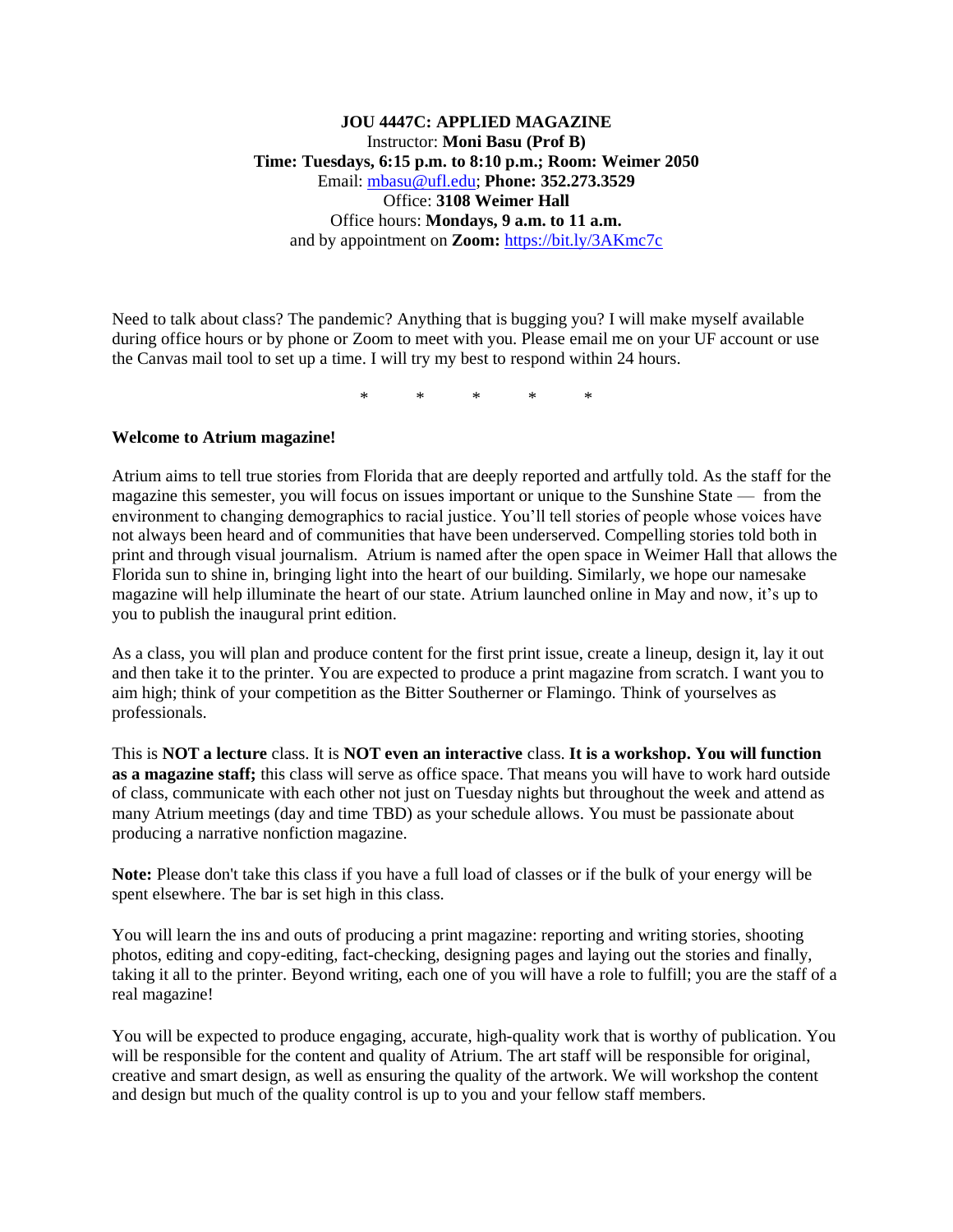I am here to give you feedback on ways to improve, but I am NOT the editor of Atrium.

Work that does not rise up to meet the needs of Atrium will not be published.

This is an advanced JOU class and you will be challenged. You will have to work extremely hard to earn a high grade. But I hope you will enjoy the process. And that you will be bold and brave in your magazine roles; that you will stretch and take risks; and help your readers make a little more sense of the world. I will be pushing you to utilize not just your brain but also with your heart and soul.

### **Here are a few things we will focus on during our semester together:**

- Idea generation and conceptualization
- How to refine and articulate your ideas
- The difference between a feature story and a true narrative
- Magazine hierarchy
- Editing and copy editing
- Copy flow
- Fact-checking
- Visual storytelling
- Design and layout
- Setting deadlines
- Social media
- Marketing
- Ethical issues

## C**OURSE REQUIREMENTS**

#### **Textbooks**

There are no required textbooks for this class but I recommend that you read this: *The Magazine From Cover To Cover*, Third Edition, by Sammye Johnson and Patricia Prijatal.

You will, however, need access to the Associated Press Style Manual, 2018 or newer.

I also recommend that you devour good magazines. Here are some of my favorites: The New York Times Magazine, the New Yorker, The Atlantic, Oxford American, Bitter Southerner, Flamingo, Esquire, Vanity Fair, New York magazine, and Mother Jones. And of course, I expect you to read everything that has been published already on Atrium online.

#### **Prerequisites**

You must have taken Magazine and Feature Writing and received a B or higher to be enrolled in this class. Narrative Nonfiction is recommended but not required. If you are a visual journalist, it is recommended that you take Advanced Photo before you take this class. Otherwise, you must have a set of skills listed in the list of topics we will focus on in this class.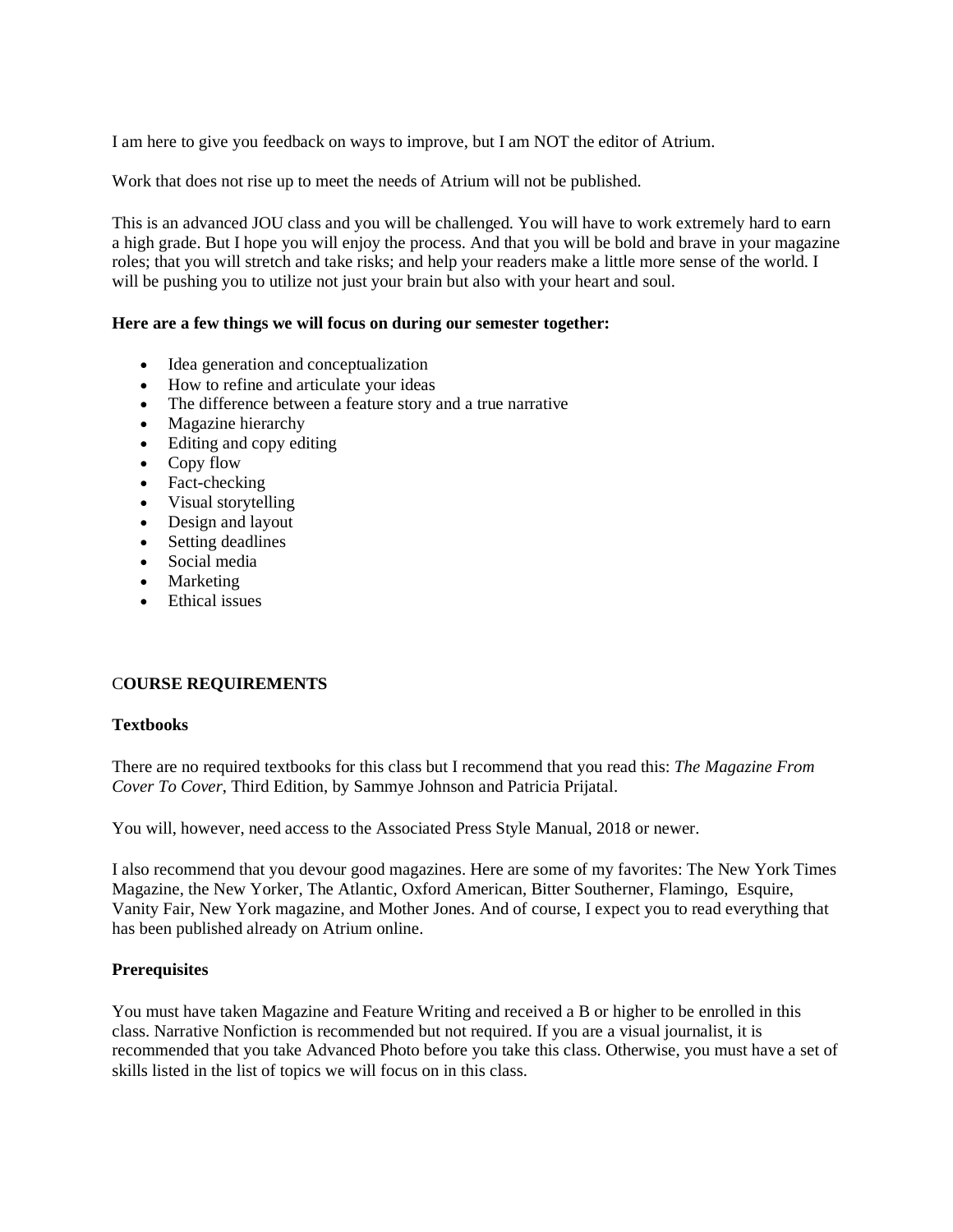#### **Minimum technology requirements**

The University of Florida expects students to acquire computer hardware and software appropriate to their degree program. For this class, you must have, a smartphone or a recording device, Microsoft Word and Zoom capability. If you are taking on a visual role, I expect you to have the proper equipment and/or software. Atrium will not be able to supply such equipment or technology.

You will also be required to download the Canvas and Slack apps on your phone and turn on notifications. Slack is the primary mode of communication for Atrium magazine. You will be added to the Atrium channels after the first day of class.

# **COURSE POLICIES**

## **Accuracy, fairness and style**

Never forget that this is journalism class. You must review your content and double-check every fact. Inaccuracies or fabrication will not be tolerated. You are expected to have a strong command of spelling and grammar and will lose points for mistakes. Your copy should be clean and polished before the magazine gets laid out.

You are also expected to engage in storytelling that is **fair, complete and based on information gathered from diverse sources.** A greater understanding of societal differences will help you become reporters who are sensitive, culturally aware and better equipped to write across differences. **Please pay attention to diversity** in Atrium's content.

Your work must be grammatically correct and adhere to AP style. If you do not already own The Associated Press Stylebook and Manual, please buy one (either the online version or print edition available on Amazon). You will lose points for grammar and style errors.

#### **Honesty and integrity**

The media plays a vital role in our democracy. The public depends on journalists for news and a deeper understanding of the world around them. As such, there is nothing more important than our **honesty, fairness and transparency.**

## I cannot stress this enough: **Plagiarism, fabrication and conflicts of interest will not be tolerated, and you will FAIL the class and lose credibility** as a journalist.

By now, I'm sure all of you know the basic ethics code of journalism. But just in case: Plagiarism is stealing someone else's ideas or work, including copy from the Internet. Fabrication is the use of invented information or the falsification of material. Conflicts of interest include writing about your roommate, boyfriend, parents, business partners or others with whom you have close relationships or financial ties without divulging those connections. If you are unsure about whether you are facing a conflict of interest, please discuss with me.

You are expected to abide by the UF Honor Code, which you can read here: <https://sccr.dso.ufl.edu/process/student-conduct-code/>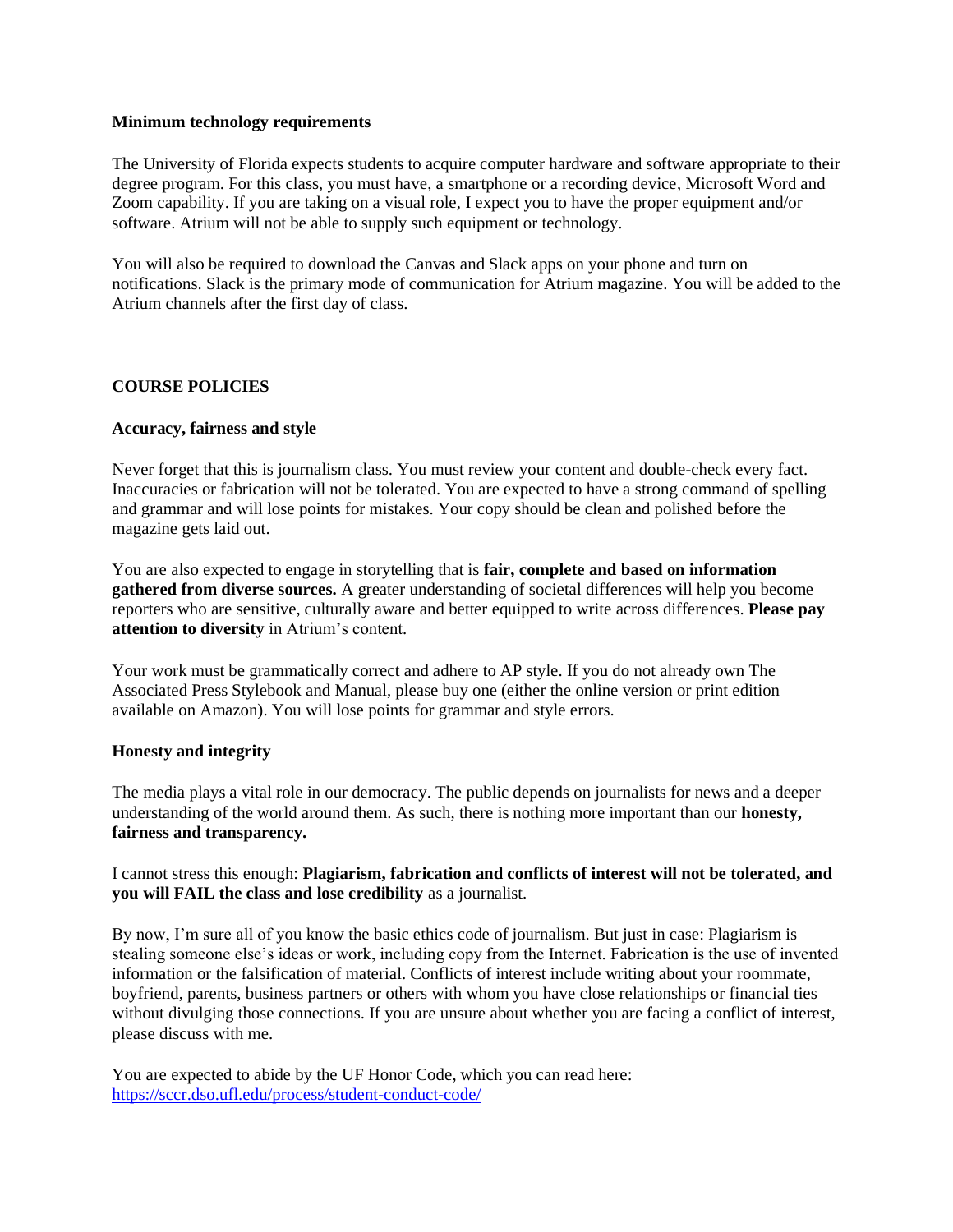Also keep in mind that all content – written and visual -- in this class belongs to Atrium magazine. By taking this course, you agree that no material, stories or story ideas may be shared with members of other media, including WUFT or The Independent Florida Alligator.

### **Deadlines**

In the world of professional journalism, **meeting deadlines is mandatory** as it will be in this class. We will work backwards from print day to set deadlines for each section of the magazine. No matter your role, you must meet your deadlines. Otherwise, the entire staff of Atrium will suffer and we will not be able to make print.

### **Attendance, participation and professionalism**

This class meets only once a week and it also serves as our staff meeting time. So it is imperative that you attend. You are encouraged to be self-directed and take responsibility for your share of the work on this magazine. If you have an emergency and cannot make it to class, you must let me know. You must contact the editor-in-chief and find out what you need to make up in terms of your role on the staff. You will lose 25 points for every unexcused absence. Absences for serious illness, family emergencies and other urgent matters will be excused only if you speak with me before class begins. If you need to miss multiple classes, you will be required to provide appropriate documentation of the problem.

### [catalog.ufl.edu/UGRD/academic-regulations/attendance-policies/](http://catalog.ufl.edu/UGRD/academic-regulations/attendance-policies/)

Please note that participation in this class doesn't just mean speaking a lot; you will be judged on the quality of what you say and how focused you are in class, even when you are not speaking. You will also be expected to post comments on the Canvas discussion board for this class. Your insights and comments should be respectful to all.

Journalists learn from one another, so you are expected to come to class each week fully prepared to participate in discussions. You will see below in the grading structure that participation counts for a chunk of your grade.

## **Communication**

Journalists are in the business of communication and you **must communicate** with me and your classmates in this class. **You must check Slack, Canvas and UF email** regularly for discussions and announcements.

If you are having problems with your tasks, you must contact the editor-in-chief or email me immediately and not wait until class to discuss them. Good communication is extremely important. I am here to help you but cannot unless you let me know.

## **DIVERSITY AND INCLUSION**

Please take careful note of this section of the syllabus. These are principles that have always been extremely important to me and given the current climate in the United States, I believe them to be critical.

The UF Department of Journalism embraces a commitment toward an intellectual community enriched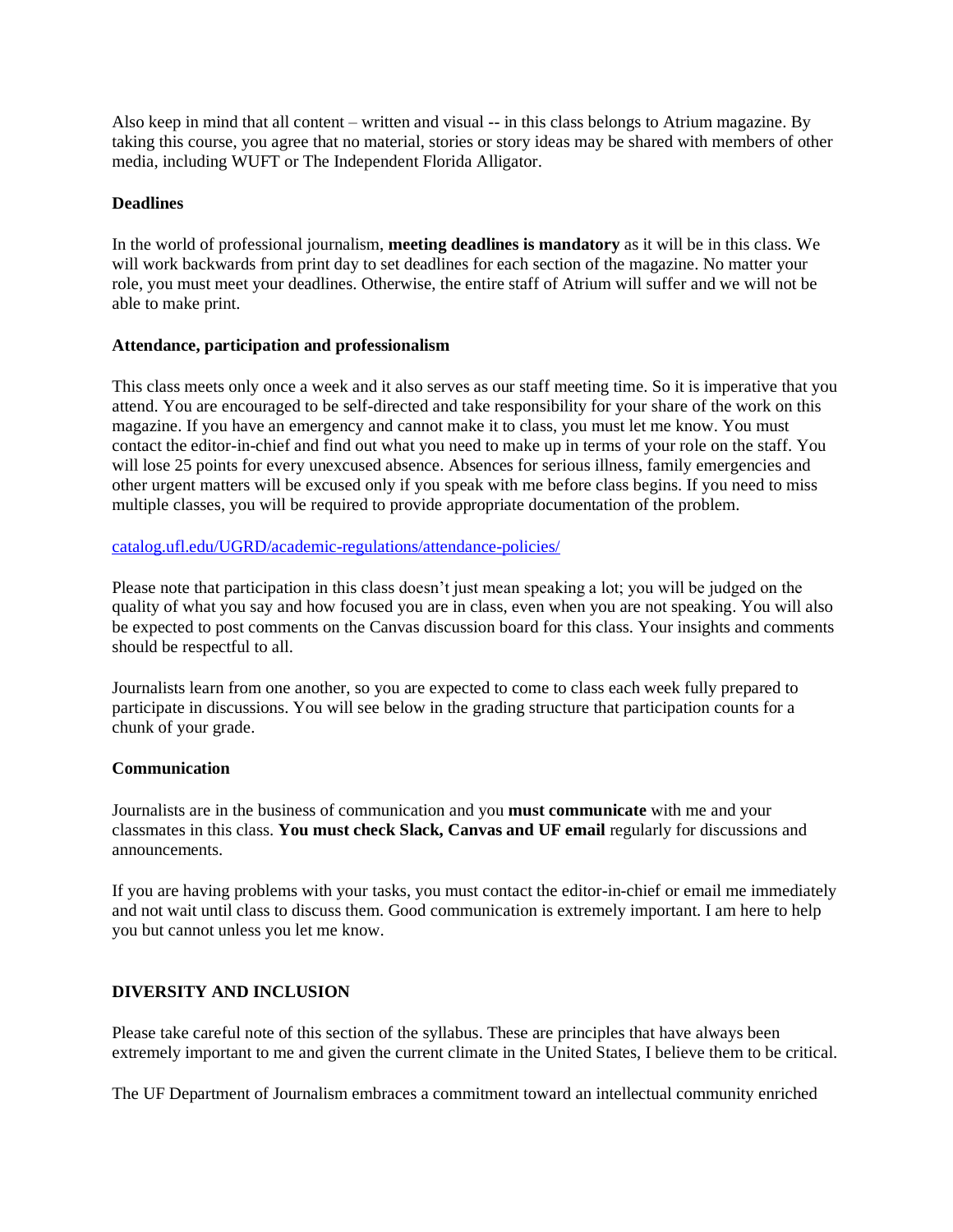and enhanced by diversity along a number of dimensions. UF journalism courses are expected to help foster an understanding of the diversity of peoples and cultures and of the significance and impact of mass communications in a global society.

One of the topics we will be discussing in this class is how to produce stories – **with empathy** -- about people who are vastly different from you or people who have been underrepresented in every segment of society, including in the media. By that I mean not only differences in **race, ethnicity, gender or sexual orientation but also class, age, religion, nationality, disability, culture and other visible and nonvisible differences.** I consider our differences to be a great asset and this class is intended to realize the greatest potential of that asset.

I will show the utmost respect for you, no matter your background or perspective, and I expect that you will do the same for me as well as your fellow Atrium staffers. I hope to foster a learning environment in which you will feel free to voice your thoughts and opinions without fear, intimidation, embarrassment, or shame. Please let me know if you have any thoughts on how to improve inclusivity or if someone or something has made you feel uneasy.

Diversity in journalism is vital, as we have seen from issues that have surfaced over the last few years over police killings and the mass protests in American cities and towns. I expect you to engage in storytelling that is fair, complete and based on information gathered from diverse sources. That means gathering information that may feel uncomfortable or daunting even. But that is a fundamental objective of this class and I hope you will lean on me and your classmates to help you navigate the process.

## **GRADING**

You will be graded on a 500-point scale. Here is the breakdown:

#### **Job role: 300 points**

How well did you fulfill the role you were given? You will have to check in with the editor-in-chief and me on a weekly basis. You will be graded on originality, creativity, productivity and organization. And on communication with others. You will be required to turn in confidential peer evaluations as well as selfevaluations that will help determine your final points. You will turn in self-evaluations as well as peer evaluations midway through the semester and then again at the end.

#### **Participation and attendance: 100 points**

Please note that each class missed will mean an automatic deduction of 25 points.

#### **Meeting deadlines: 100 points**

You will lose 25 points for every day that you fail to meet a set deadline. If you have an issue with a deadline, you MUST communicate with the editor-in-chief at least five days prior to the deadline. If the print issue of Atrium is not completed by the end of the semester and/or not sent to print, I reserve the right to give the entire class an "I" for a grade until it is finished.

**Grading Scale**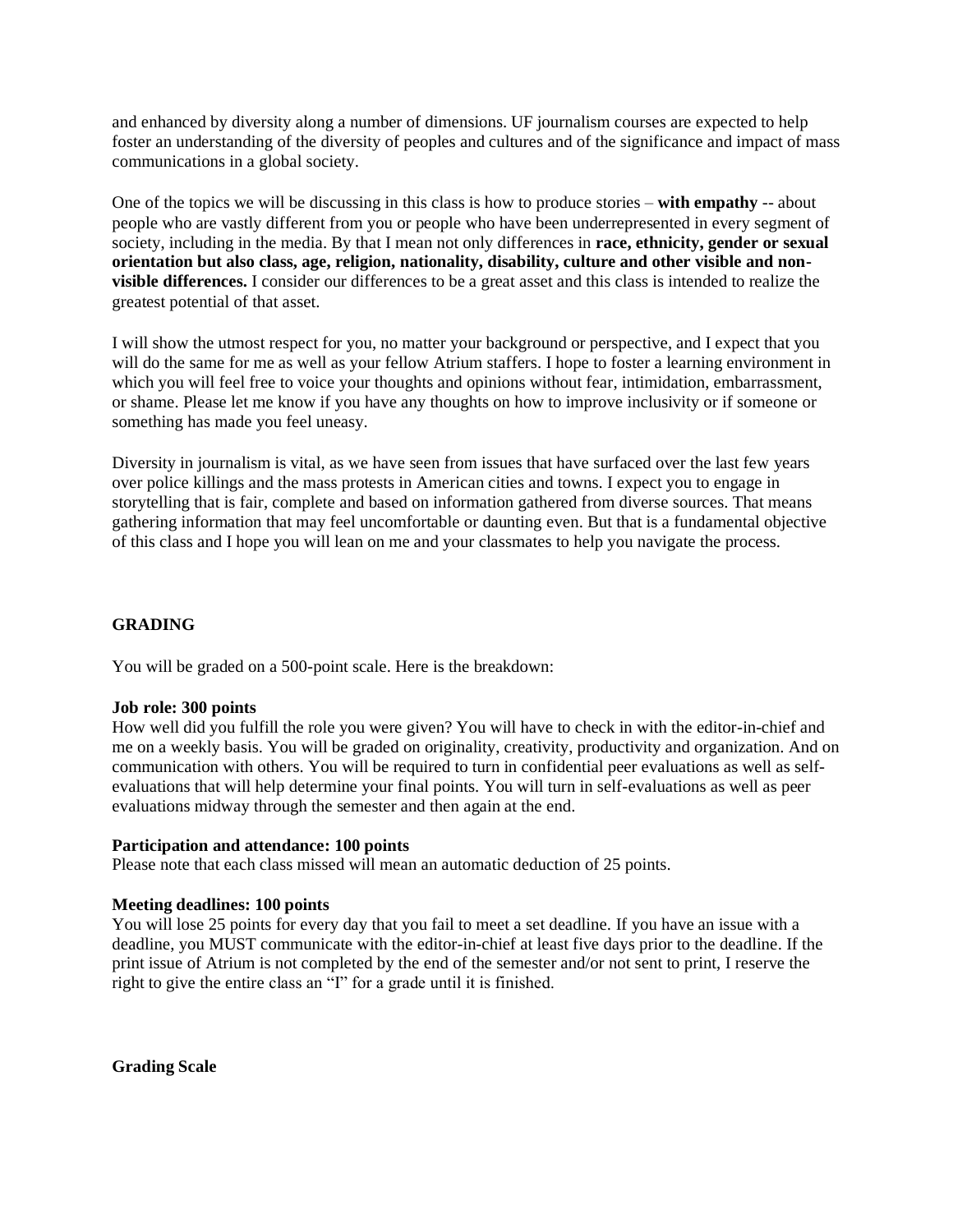| <b>Letter Grade</b>                 |             | % Equivalency GPA Equivalency |
|-------------------------------------|-------------|-------------------------------|
| $\mathbf{A}$                        | 93-100%     | 4.0                           |
| $A -$                               | $90 - 92\%$ | 3.67                          |
| $B+$                                | $87 - 89\%$ | 3.33                          |
| B                                   | $83 - 86\%$ | 3.00                          |
| $B -$                               | $80 - 82\%$ | 2.67                          |
| $C+$                                | 77 – 79%    | 2.33                          |
| $\mathbf C$                         | $73 - 76\%$ | 2.00                          |
| $C-$                                | $70 - 72\%$ | 1.67                          |
| $D+$                                | $67 - 69\%$ | 1.33                          |
| D                                   | $63 - 66\%$ | 1.00                          |
| D-                                  | $60 - 62\%$ | .67                           |
| <b>E, I, NG, S-U, WF</b> $0 - 59\%$ |             | 0.00                          |

See the [current UF grading policies](https://catalog.ufl.edu/ugrad/current/regulations/info/grades.aspx) for more information.

### **ABOUT ME**

If you are an intrepid reporter, you will have Googled me by now. I began my career as a journalist in Tallahassee (home of that "other" university) and have been reporting and editing now for 37 years. I covered presidential elections, hurricanes, earthquakes and the Iraq War since its inception in 2003. On several trips, I was embedded with the U.S. Army and earned the moniker, Evil Reporter Chick - affectionately, of course. My e-book, *Chaplain Turner's War* (2012, Agate Publishing) grew from a series of stories on an Army chaplain at war. I'm not a superhero but I was featured in Marvel Comics' "Civil War" series. Most recently, I was a senior writer at CNN. I began teaching at UF in 2018 and earlier this year, I was named the university's Undergraduate Teacher of the Year. I also teach in a lowresidency MFA program in narrative media at the University of Georgia.

Most students at UF know me as Prof B. Those who have taken my class will tell you that I'm a narrative nonfiction junkie. I love good writing and am here to help you become better writers. I want you to reach out and ask for help. I will make myself available.

You can find me on:

**www. monibasu.com Twitter: @TheMoniBasu Instagram: @evilreporterchick** And my journalist **Facebook page:<https://bit.ly/2KCXScJ>** (I'm not doing the **TikTok thing,** though I have an account to see what you are up to.)

**UF POLICIES**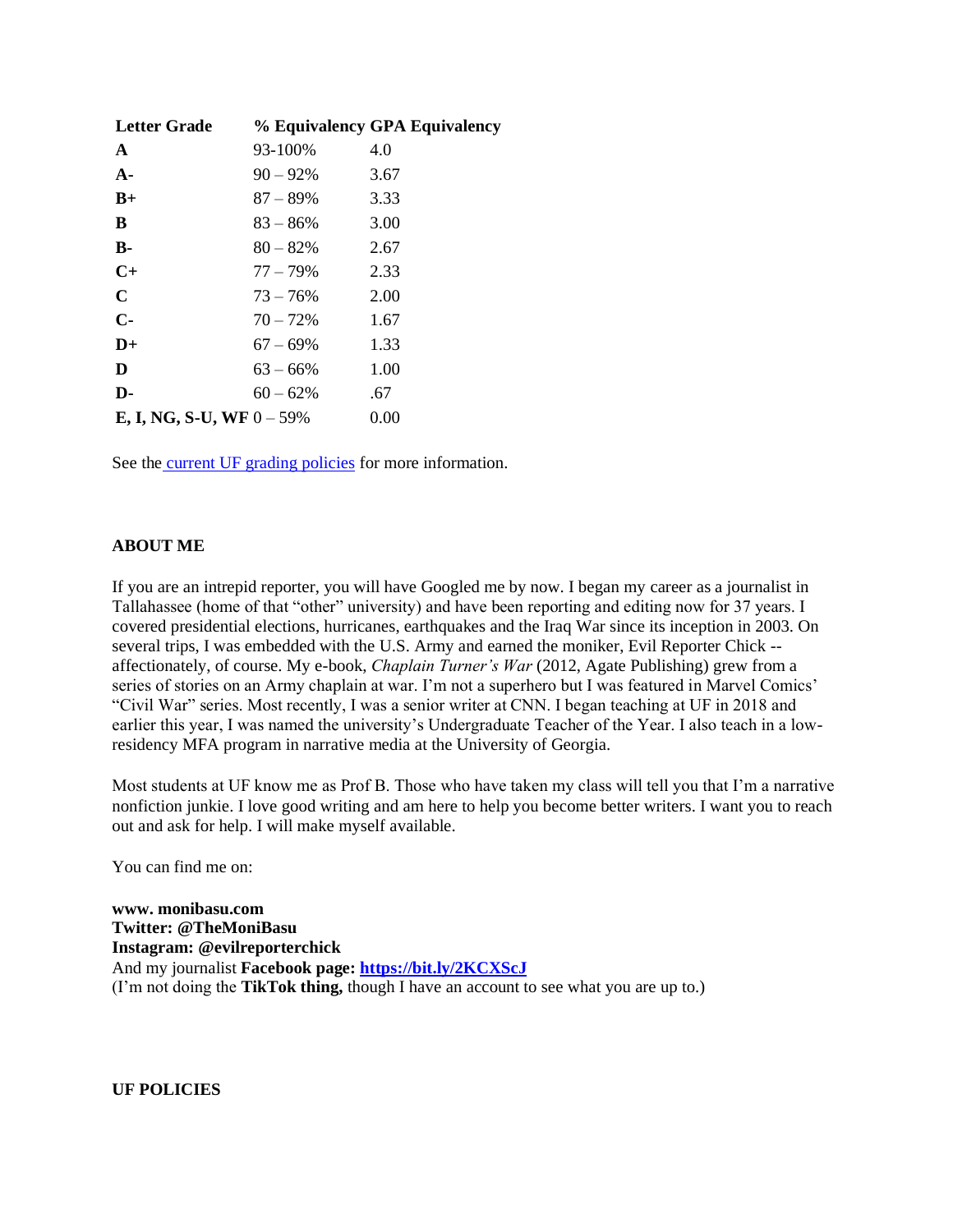## **University Policy on Accommodating Students with Disabilities**

Students with disabilities requesting accommodations should first register with the Disability Resource Center (352-392-8565[, www.dso.ufl.edu/drc](http://www.dso.ufl.edu/drc) ) by providing appropriate documentation. Once registered, students will receive an accommodation letter that must be presented to the instructor when requesting accommodation. Students with disabilities should follow this procedure as early as possible in the semester.

### **University Policy on Academic Conduct**

UF students are bound by The Honor Pledge which states, "We, the members of the University of Florida community, pledge to hold ourselves and our peers to the highest standards of honesty and integrity by abiding by the Honor Code. On all work submitted for credit by students at the University of Florida, the following pledge is either required or implied: "On my honor, I have neither given nor received unauthorized aid in doing this assignment." The Honor Code

[\(http://www.dso.ufl.edu/sccr/process/student-conduct-honor-code/\)](http://www.dso.ufl.edu/sccr/process/student-conduct-honor-code/) specifies a number of behaviors that are in violation of this code and the possible sanctions. Furthermore, you are obligated to report any condition that facilitates academic misconduct to appropriate personnel. If you have any questions or concerns, please consult with the instructor or TAs in this class.

### **Communication Courtesy**

All members of the class are expected to follow [rules of common courtesy](http://teach.ufl.edu/wp-content/uploads/2012/08/NetiquetteGuideforOnlineCourses.pdf) during, before and after class, in all email messages, threaded discussions, and chats.

## **GETTING HELP**

#### **Technical difficulties:**

For issues with technical difficulties for Canvas, please contact the UF Help Desk at:

- [http://helpdesk.ufl.edu](http://helpdesk.ufl.edu/)
- (352) 392-HELP (4357)
- Walk-in: HUB 132

Any requests for make-ups due to technical issues should be accompanied by the ticket number received from the Help Desk when the problem was reported to them. The ticket number will document the time and date of the problem. You should e-mail your instructor within 24 hours of the technical difficulty if you wish to request a make-up.

### **Health and wellness**

- **U Matter, We Care**: If you or someone you know is in distress, please contact umatter @ufl.edu, 352-392-1575, or visit [umatter.ufl.edu](http://umatter.ufl.edu/) to refer or report a concern and a team member will reach out to the student in distress.
- **Counseling and Wellness Center:** Visit [counseling.ufl.edu](http://counseling.ufl.edu/) or call 352-392-1575 for information on crisis services as well as non-crisis services.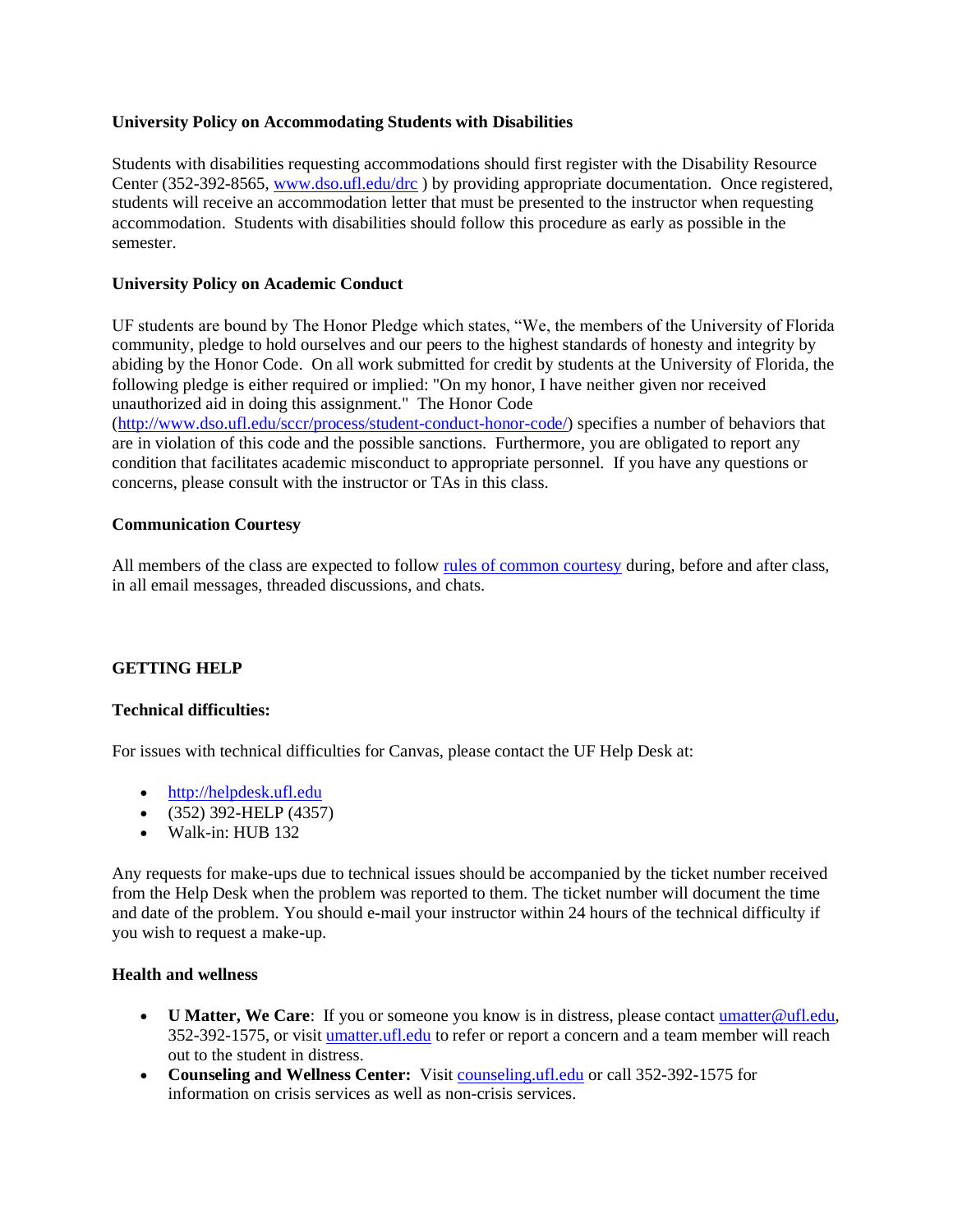- **Student Health Care Center:** Call 352-392-1161 for 24/7 information to help you find the care you need, or visit [shcc.ufl.edu.](http://shcc.ufl.edu/)
- **University Police Department**: Visit [police.ufl.edu](http://police.ufl.edu/) or call 352-392-1111 (or 9-1-1 for emergencies).
- **UF Health Shands Emergency Room/Trauma Center:** For immediate medical care in Gainesville, call 352-733-0111 or go to the emergency room at 1515 SW Archer Road, Gainesville, FL 32608; [ufhealth.org/emergency-room-trauma-center.](http://ufhealth.org/emergency-room-trauma-center)

## **Academic and student support**

- **Career Connections Center:** 352-392-1601. Career assistance and counseling services [career.ufl.edu/.](http://career.ufl.edu/)
- **Library Support:** Various ways to receive assistance with respect to using the libraries or finding resources[. cms.uflib.ufl.edu/ask](http://cms.uflib.ufl.edu/ask)
- **Teaching Center:** 352-392-2010 General study skills and tutoring: [teachingcenter.ufl.edu/](http://teachingcenter.ufl.edu/)
- **Writing Studio:** 352-846-1138. Help brainstorming, formatting, and writing papers: [writing.ufl.edu/writing-studio/](http://writing.ufl.edu/writing-studio/)

# **COURSE EVALUATIONS**

Students are expected to provide professional and respectful feedback on the quality of instruction in this course by completing course evaluations online via GatorEvals. Guidance on how to give feedback in a professional and respectful manner is available at [https://gatorevals.aa.ufl.edu/students/.](https://gatorevals.aa.ufl.edu/students/) Students will be notified when the evaluation period opens, and can complete evaluations through the email they receive from GatorEvals, in their Canvas course menu under GatorEvals, or via [https://ufl.bluera.com/ufl/.](https://urldefense.proofpoint.com/v2/url?u=https-3A__ufl.bluera.com_ufl_&d=DwMFAg&c=sJ6xIWYx-zLMB3EPkvcnVg&r=y2HjEMjRMHJhfdvLrqJZlYczRsfp5e4TfQjHuc5rVHg&m=WXko6OK_Ha6T00ZVAsEaSh99qRXHOgMNFRywCoehRho&s=itVU46DDJjnIg4CW6efJOOLgPjdzsPvCghyfzJoFONs&e=) Summaries of course evaluation results are available to students at [https://gatorevals.aa.ufl.edu/public](https://gatorevals.aa.ufl.edu/public-results/)[results/.](https://gatorevals.aa.ufl.edu/public-results/)

## **TIPS FOR SUCCESS**

Here are some tips that will help you get the most of this course while taking full advantage of this format:

- Schedule "class times" for yourself. It is important to do the coursework on time each week. Schedule writing time for yourself when you can be relaxed and feeling "zen." You will receive a reduction in points for work that is turned in late!
- Read ALL of the material contained on this site. There is a lot of helpful information that can save you time and help you meet the objectives of the course.
- Print out the Course Schedule located in the Course Syllabus and check things off as you go.
- Ask for help or clarification of the material if you need it.
- Do not wait to ask questions! Waiting to ask a question might cause you to miss a due date.
- Do your work well before the due dates. Sometimes things happen. If your computer goes down when you are trying to submit an assignment, you'll need time to troubleshoot the problem.
- To be extra safe, back up your work to an external hard drive, thumb drive, or through a cloud service.